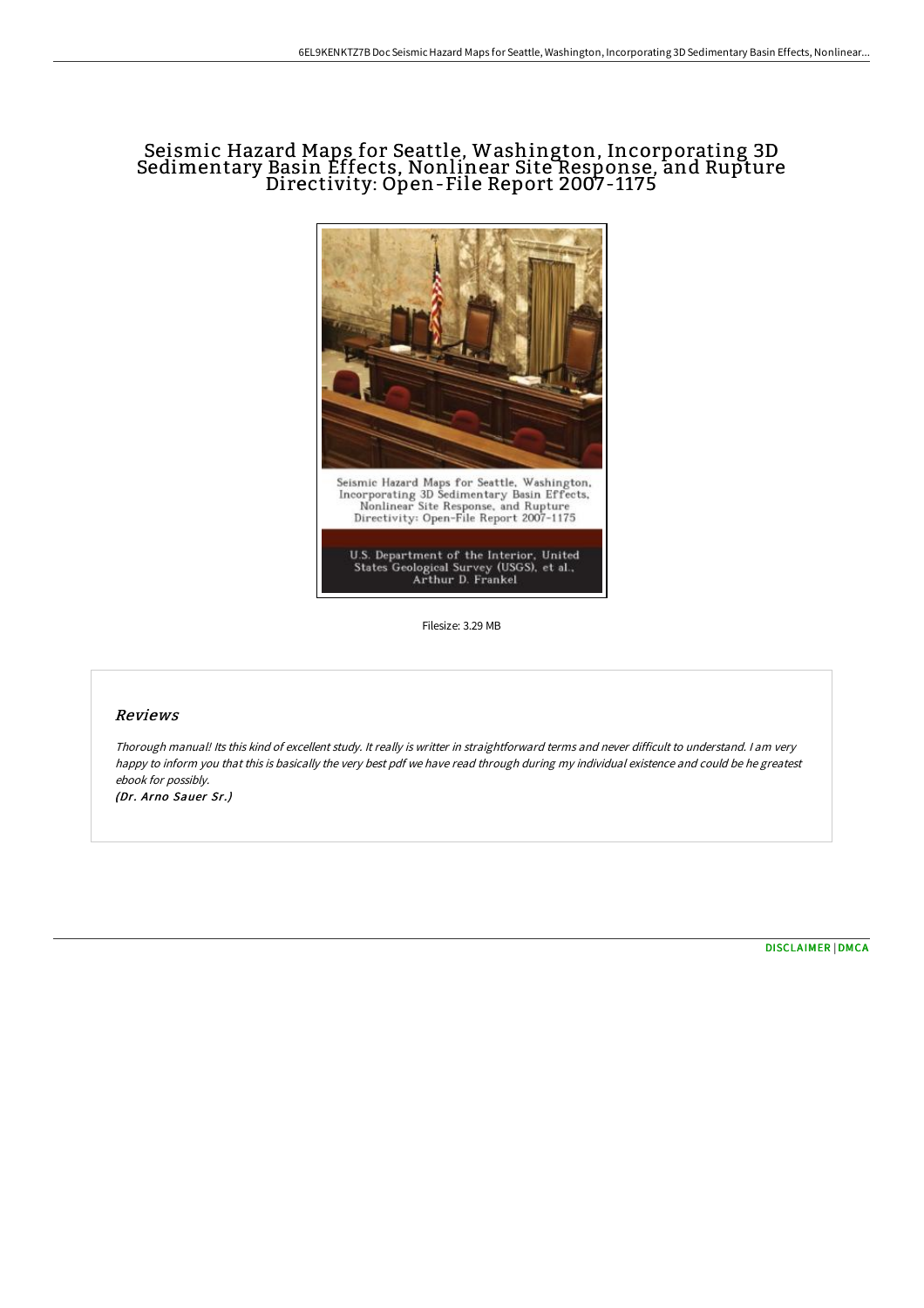### SEISMIC HAZARD MAPS FOR SEATTLE, WASHINGTON, INCORPORATING 3D SEDIMENTARY BASIN EFFECTS, NONLINEAR SITE RESPONSE, AND RUPTURE DIRECTIVITY: OPEN-FILE REPORT 2007 -1175



Bibliogov, United States, 2013. Paperback. Book Condition: New. 246 x 189 mm. Language: English . Brand New Book \*\*\*\*\* Print on Demand \*\*\*\*\*.This report presents probabilistic seismic hazard maps for Seattle, Washington, based on over 500 3D simulations of ground motions from scenario earthquakes. These maps include 3D sedimentary basin effects and rupture directivity. Nonlinear site response for soft-soil sites of fill and alluvium was also applied in the maps. The report describes the methodology for incorporating source and site dependent amplification factors into a probabilistic seismic hazard calculation. 3D simulations were conducted for the various earthquake sources that can affect Seattle: Seattle fault zone, Cascadia subduction zone, South Whidbey Island fault, and background shallow and deep earthquakes. The maps presented in this document used essentially the same set of faults and distributed-earthquake sources as in the 2002 national seismic hazard maps. The 3D velocity model utilized in the simulations was validated by modeling the amplitudes and waveforms of observed seismograms from five earthquakes in the region, including the 2001 M6.8 Nisqually earthquake. The probabilistic seismic hazard maps presented here depict 1 Hz response spectral accelerations with 10 , 5 , and 2 probabilities of exceedance in 50 years. The maps are based on determinations of seismic hazard for 7236 sites with a spacing of 280 m. The maps show that the most hazardous locations for this frequency band (around 1 Hz) are soft-soil sites (fill and alluvium) within the Seattle basin and along the inferred trace of the frontal fault of the Seattle fault zone. The next highest hazard is typically found for softsoil sites in the Duwamish Valley south of the Seattle basin. In general, stiff-soil sites in the Seattle basin exhibit higher hazard than stiff-soil sites outside the basin. Sites with shallow bedrock outside the Seattle basin...

h Read Seismic Hazard Maps for Seattle, Washington, [Incorporating](http://bookera.tech/seismic-hazard-maps-for-seattle-washington-incor.html) 3D Sedimentary Basin Effects, Nonlinear Site Response, and Rupture Directivity: Open-File Report 2007-1175 Online

 $\Box$  Download PDF Seismic Hazard Maps for Seattle, Washington, [Incorporating](http://bookera.tech/seismic-hazard-maps-for-seattle-washington-incor.html) 3D Sedimentary Basin Effects, Nonlinear Site Response, and Rupture Directivity: Open-File Report 2007-1175